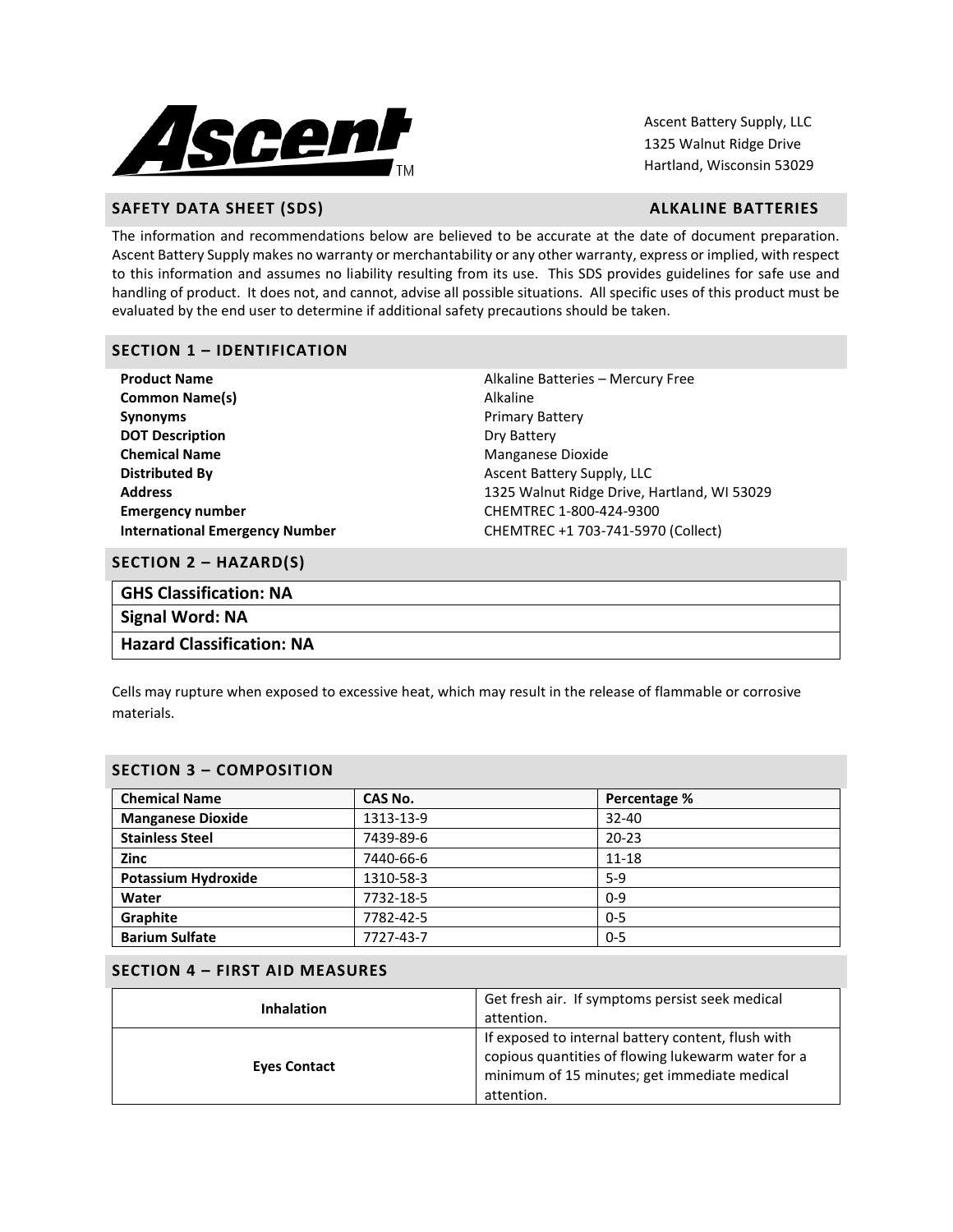|                     | If exposed to internal battery content, flush with    |
|---------------------|-------------------------------------------------------|
| <b>Skin Contact</b> | copious quantities of flowing lukewarm water for a    |
|                     | minimum of 15 minutes; wash with soap and water.      |
|                     | Do not induce vomiting. Ingestion of battery          |
| Ingestion           | chemicals can be harmful. Seek medical attention      |
|                     | immediately. Call The National Battery Ingestion      |
|                     | Hotline (202-625-3333) 24 hours a day, for procedures |
|                     | treating ingestion of chemicals.                      |

## **SECTION 5 – FIRE-FIGHTING MEASURES**

**Flash Point** – N/A

**Auto Ingestion** – No Data Available

**Extinguisher Media** - Use water, foam or dry powder.

**Special Fire-Fighting Procedures** - Wear self-contained breathing apparatus to avoid inhalation of hazardous decomposition products.

# **SECTION 6 – ACCIDENTAL RELEASE MEASURES**

In case of accidental rupture or release: prevent skin and eye contact and collect all released material in a plastic lined metal container. Leaking batteries should be handled with gloves. Wear protective clothing. Use a selfcontained breathing apparatus if in the presence of chemical vapor. See also: sections 4, 5, and 8.

## **SECTION 7 – HANDLING AND STORAGE**

**Handling** – Do not disassemble. Do not short circuit. Sources of short circuits include jumbled batteries in bulk containers, metal jewelry, metal covered tables or metal belts used for assembly of batteries into devices.

**Storage** - Store batteries under roof in ambient temperature, dry, well-ventilated areas separated from incompatible materials and from activities that may create flames, spark or heat. Do not store unpacked cells together: avoid cells shorting to one another. Do not mix new and used batteries. Keep away from metallic objects that could bridge the terminals on a battery and create a dangerous short-circuit. If packing materials are not available, place tape on the positive (+) and negative (-) ends of the cells.

**Charging** – Do not attempt to recharge a primary battery.

### **SECTION 8 – EXPOSURE CONTROLS/PERSONAL PROTECTION**

**Ventilation Requirements** – Not necessary under normal conditions.

**Respiratory Protection (NIOSH/MSHA approved)** - None required under normal handling conditions.

**Eye Protection** – Always wear safety glasses while working with battery cells.

**Skin Protection** – Not necessary under normal conditions. Wear gloves if cell is ruptured, corroded, or leaking materials.

## **SECTION 9 – PHYSICAL/CHEMICAL PROPERTIES**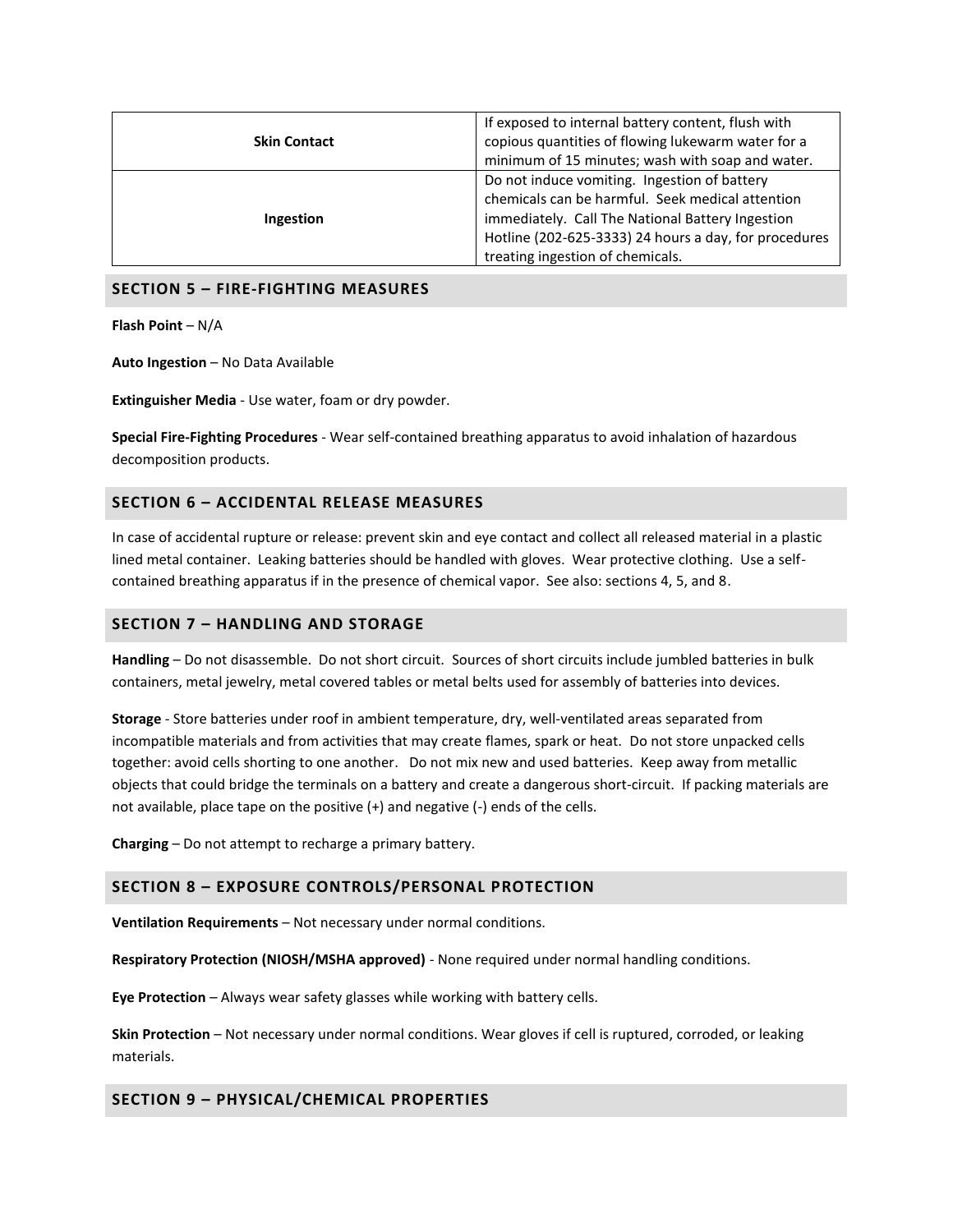| <b>Boiling Point</b>            | NA                      | <b>Melting Point</b>            | ΝA        |
|---------------------------------|-------------------------|---------------------------------|-----------|
| <b>Vapor Pressure</b>           | NA.                     | <b>Vapor Density</b>            | <b>NA</b> |
| <b>Specific Gravity (H2O=1)</b> | NA.                     | <b>Solubility in Water</b>      | NA        |
| <b>Evaporation Rate</b>         | NA.                     | рH                              | <b>NA</b> |
| <b>Reactivity in Water</b>      | N/A                     | <b>Auto-Ignition</b>            | <b>NA</b> |
|                                 |                         | <b>Temperature</b>              |           |
| <b>Lower Explosive Limit</b>    | NA                      | <b>Upper Explosive Limit</b>    | <b>NA</b> |
| (LEL)                           |                         | (UEL)                           |           |
| <b>Odor Threshold</b>           | <b>NA</b>               | Viscosity (poise $@$ 25 $°$ C)  | <b>NA</b> |
| <b>Partition Coefficient</b>    | NA.                     | Decomposition                   | <b>NA</b> |
|                                 |                         | <b>Temperature</b>              |           |
| <b>Flash Point</b>              | <b>NA</b>               | <b>Percent Volatile by</b>      | N/A       |
|                                 |                         | Volume                          |           |
| <b>Appearance and Odor</b>      | Geometric, solid object | <b>Flammable Limits in Air,</b> | N/A       |
|                                 |                         | by vol.                         |           |

# **SECTION 10 – STABILITY & REACTIVITY**

**Stability** - Avoid electrically shorting the cell. Under normal conditions this product is stable and will not decompose.

### **Incompatibility (materials to avoid) –** NA

## **SECTION 11 – TOXICOLOGICAL INFORMATION**

**ROUTES AND METHODS OF ENTRY -** Skin, Eyes, Ingestion (swallowing).

**SIGNS AND SYMPTOMS OF OVEREXPOSURE –** None. (In fire or rupture, refer to sections 4, 5, and 8).

**MEDICAL CONDITIONS GENERALLY CAUSED BY EXPOSURE -** Chemicals may cause burns to skin, eyes, gastrointestinal tract and mucous membranes.

### **THRESHOLD LIMIT VALUE –** N/A

## **SECTION 12 – ECOLOGICAL INFORMATION**

### **Hazardous Decomposition Products** – NA

### Hazardous Polymerization - Will not occur

Under normal use these batteries do not release internal ingredients into the environment. Damaged or abused batteries may release small amounts of zinc, manganese, and potassium hydroxide. Do not carelessly discard, as small amounts of zinc may be released into storm or surface water. Do not discard batteries into a fire. Dispose of properly or recycle.

## **SECTION 13 – DISPOSAL**

**Waste Disposal Method** - Dispose of properly or recycle in accordance with all Federal, State and local laws and regulations.

# **SECTION 14 – TRANSPORT**